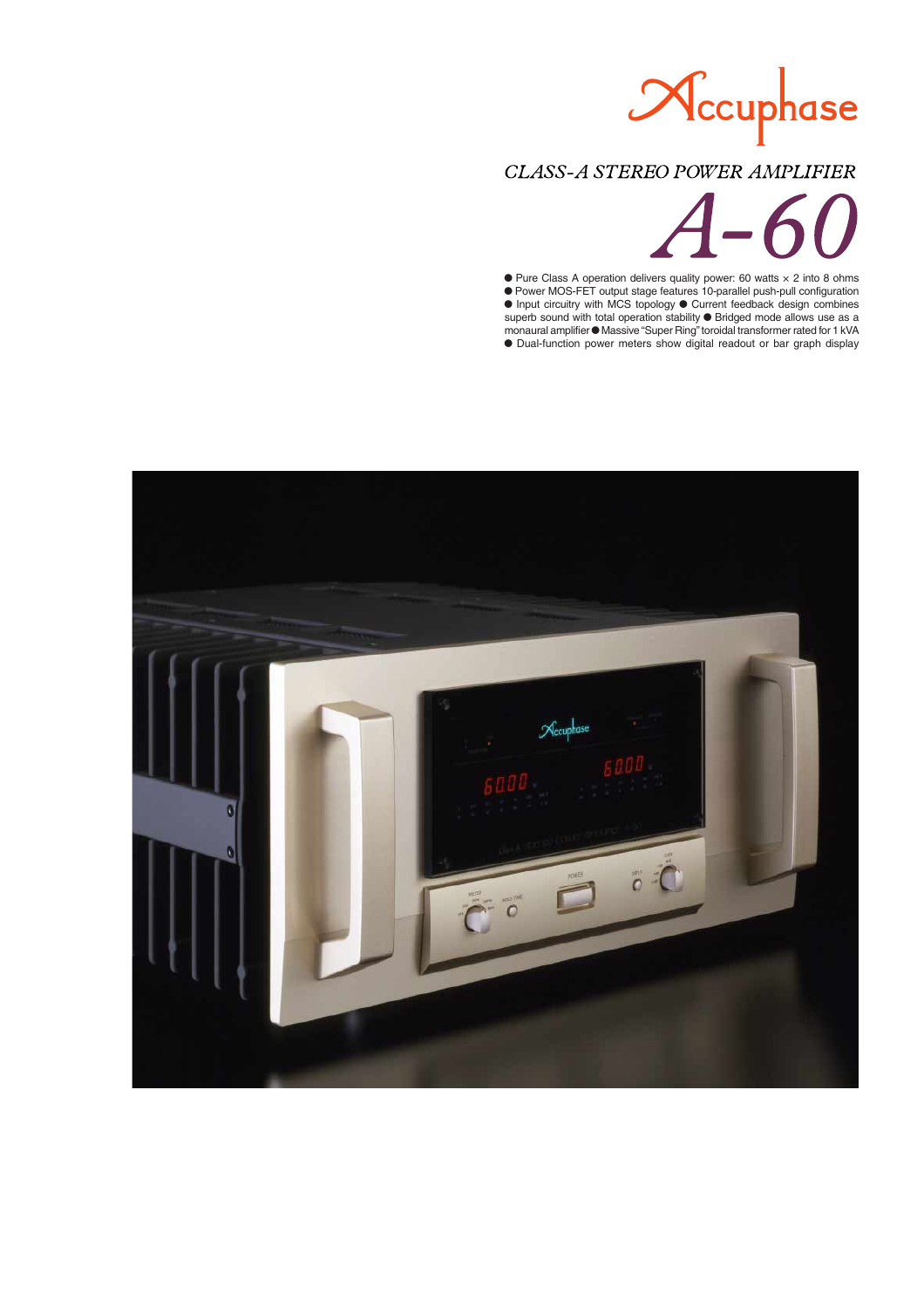

**Aiming for the ne plus ultra Experience the peerless sound of pure class A and MOS-FETs. Input stage with MCS topology assures impeccable performance in all aspects with minimum noise and distortion. 10-parallel pushpull power MOS-FETs operating in pure class A, and power supply with massive 1 kVA toroidal transformer deliver linear power into ultra-low impedances down to 1 ohm. 4-step gain selector further reduces residual noise.**

The monophonic power amplifier M-8000 as well as the stereo power amplifiers P-7000 and P-5000 from Accuphase are highly acclaimed milestones in the history of high-class amplifiers. Featuring similar design technology as these models, the A-60 is a no-holds-barred pure class A stereo amplifier. Accuphase also has created a long and distinguished line of high-output pure class A amplifiers. The musical qualities of our A-100, A-50, and A-50V models have won the admiration of audio connoisseurs the world over. The A-60 is a worthy heir of this tradition. In the input stage, the inventive MCS principle pushes the noise floor down to amazingly low levels. Current feedback topology combines operation stability with excellent frequency response. Only minimal amounts of negative feedback are needed, which is highly beneficial in terms of sound quality. At the same time, the A-60 is designed to realize two major goals: very low output impedance (Note 1), and constant drive voltage (Note 2).

The power MOS-FETs used in the output stage are renowned for their superior sound and high reliability. Ten pairs of these devices are arranged in a parallel push-pull configuration for each channel. These superb devices are driven in a pure class A circuit configuration. Reflecting Accuphase's vast expertise and unwavering dedication to sound quality, the A-60 brings out even the most delicate nuances in the source with full authority.

Pure class A operation means that the circuit always draws the same amount of power from the power supply, regardless of the presence or absence of a music signal. It is impervious against external influences and has high stability. The output stage produces considerable amounts of thermal energy, but because the MOS-FET devices used in the A-60 have negative thermal characteristics, there is no danger of thermal "runaway" as exists with bipolar transistors. In addition, extra-large heat sinks on both sides of the amplifier help to prevent internal heat buildup.

Another attractive feature of the A-60 is the sophisticated power meters with digital readout and bar graph indication. A dedicated DSP performs arithmetic operations that allow the meters to always show the true power levels of the constantly changing music signal.

#### **Note 1 Low amplifier output impedance**

The load of a power amplifier, namely the loudspeaker generates a counterelectromotive force that can flow back into the amplifier via the NF loop. This phenomenon is influenced by fluctuations in speaker impedance, and interferes with the drive performance of the amplifier. The output impedance of a power amplifier should therefore be made as low as possible by using output devices with high current capability. This absorbs the counterelectromotive force generated by the voice coil and prevents the occurrence of intermodulation distortion.

#### **Note 2 The constant drive voltage principle**

Even in the presence of a load with wildly fluctuating impedance, the ideal power amplifier should deliver a constant voltage signal to the load. Figure 2 shows the results of actual output voltage/ output current measurements at different load impedances for the A-60. It can be clearly seen that output voltage is almost constant at various loads, which means that current increases in a linear fashion. Actual measurements of clipping power have yielded the following figures, which impressively demonstrate the more than ample performance of the A-60: 1 ohm: 513 watts, 2 ohms: 343 watts, 4 ohms: 202 watts, 8 ohms: 110 watts.

**Power MOS-FET output stage with 10-parallel pushpull power units delivers 480 watts into 1 ohm, 240 watts into 2 ohms, 120 watts into 4 ohms, or 60 watts into 8 ohms with outstanding linearity**

\* 1-ohm loads to be driven with music signals only

The output stage (Figure 1) uses power MOS-FETs. 10 pairs of these devices are arranged in a parallel



push-pull configuration for each channel. The result is stable operation with ideal power linearity even down to ultra-low impedances. The maximum power dissipation of one MOS-FET is 130 watts, but the actual power load per pair is only 6 watts, so that each device is driven only in its low-power range

where linearity is excellent.

Output current (A)

nauna indino  $\mathfrak{D}$ 

A music signal consists of a continuous succession of pulse waveforms. To prevent clipping on occasional momentary high-level pulses, the maximum clipping level of the A-60 is set to 100 watts per channel into 8 ohms.

Output voltage (V)

**Fig. 2 Output power vs. load impedance**<br>(output voltage/output current)

\* 1-ohm operation possible with music signals only

#### **MCS topology in input stage reduces residual noise and drastically improves S/N ratio**

The input stage which has an important role to play features Accuphase's innovative MCS (Multiple Circuit



Summing) design. Three separate unit amplifiers for the input signal are connected in parallel, which

> minimizes noise and distortion and greatly improves other performance parameters as well. This manifests itself in further improved sound quality.

### **Gain control also switches NFB for reduced noise floor**

The gain control of the A-60 has four positions: MAX, –3 dB, –6 dB, –12 dB. Reducing the gain also results



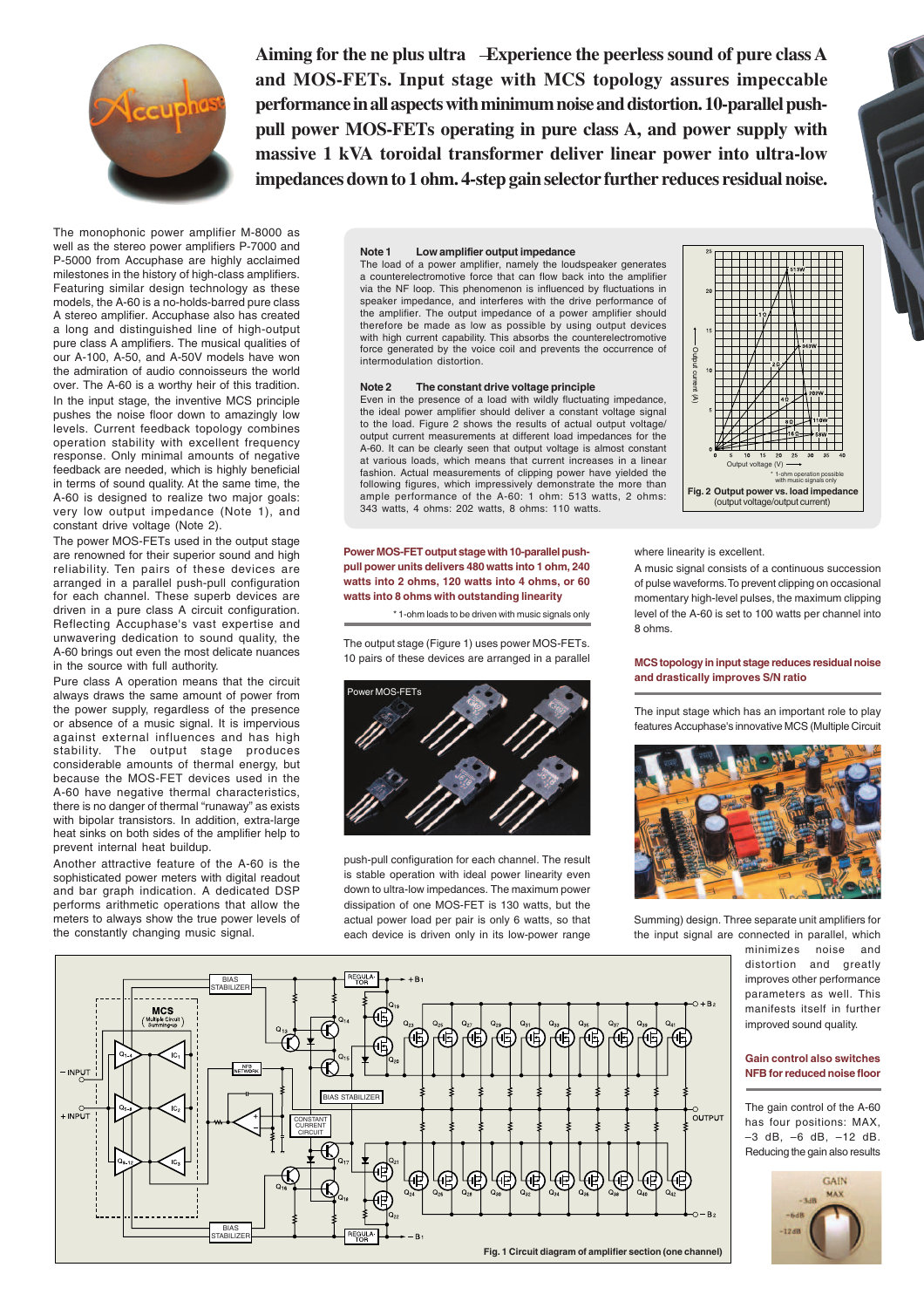Power amplifier assembly with 10 parallel push-pull output devices mounted to large heat sink, MCS circuit, and current feedback amplifier circuitry (one channel)

in correspondingly lower noise, which can be very beneficial when driving high-efficiency speakers where residual noise can be a problem.

### **Current feedback circuit topology assures excellent phase characteristics in high range**

In the A-60, the signal current rather than the more conventionally used voltage is used for feed-



back. Since the impedance at the current feedback point (current adder in Figure 3) is very low, there is almost no phase shift. Phase compensation therefore can be kept at a minimum. A minimal amount of NFB results in maximum improvement of circuit parameters. The result is excellent transient response

and superb sonic transparency, coupled with utterly natural energy balance. Figure 4 shows frequency response for dif-

| (dB)                                                                                                 |  |  |  |  |  |  |  |  |  |  |  |  |
|------------------------------------------------------------------------------------------------------|--|--|--|--|--|--|--|--|--|--|--|--|
| (Large)<br>Gain                                                                                      |  |  |  |  |  |  |  |  |  |  |  |  |
|                                                                                                      |  |  |  |  |  |  |  |  |  |  |  |  |
|                                                                                                      |  |  |  |  |  |  |  |  |  |  |  |  |
|                                                                                                      |  |  |  |  |  |  |  |  |  |  |  |  |
|                                                                                                      |  |  |  |  |  |  |  |  |  |  |  |  |
|                                                                                                      |  |  |  |  |  |  |  |  |  |  |  |  |
|                                                                                                      |  |  |  |  |  |  |  |  |  |  |  |  |
| Frequency - (High) (Hz)                                                                              |  |  |  |  |  |  |  |  |  |  |  |  |
| Fig. 4 Frequency response with current feedback<br>(Response remains uniform also when gain changes) |  |  |  |  |  |  |  |  |  |  |  |  |

ferent gain settings of the current feedback amplifier. The graphs demonstrate that response remains uniform over a wide range.

ค

 $\bullet$ 

### **Bridged operation mode creates true monophonic amplifier with 960 watts into 2 ohms, 480 watts into 4 ohms or 240 watts into 8 ohms**

\* 2-ohm loads to be driven with music signals only

Bridged connection turns the A-60 into a monophonic amplifier with four times more power than during stereo operation. The result is an extremely capable performer with almost unlimited reserves.

## **Robust power supply with large "Super Ring" toroidal transformer and 82,000 µF filtering capacity**

The power supply section is a critical aspect of any power amplifier. The A-60 features a large toroidal power transformer with a rating of about 1 kVA. The transformer is housed in a non-resonant

aluminum enclosure filled with damping material that has excellent heat transfer characteristics. Toroidal transformers which use heavygauge copper wiring on a ringshaped core have important advantages for audio applications, such as very low impedance, small size, and high conversion efficiency.